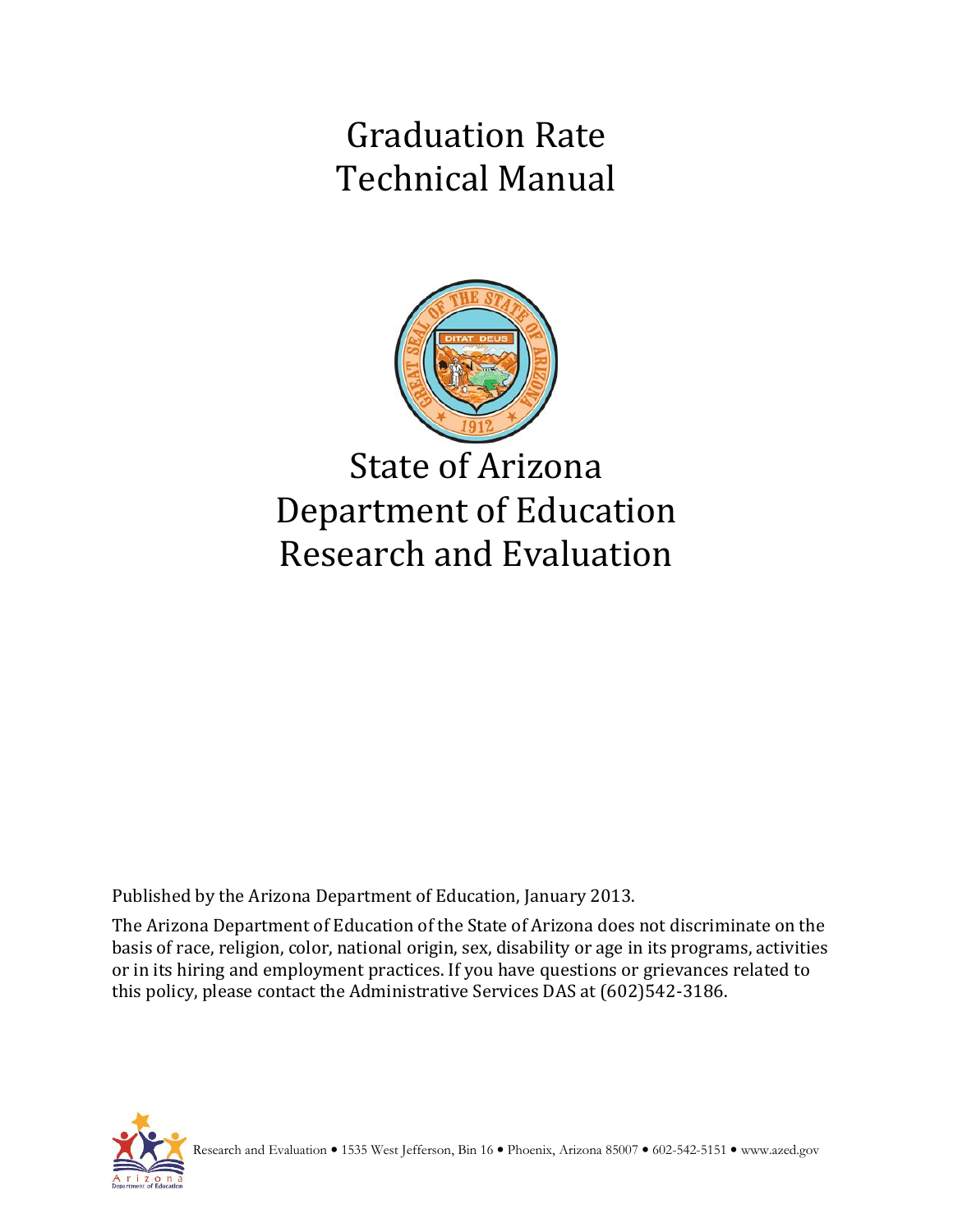## **Table of Contents**

| 11 |
|----|
|    |
|    |
|    |
|    |

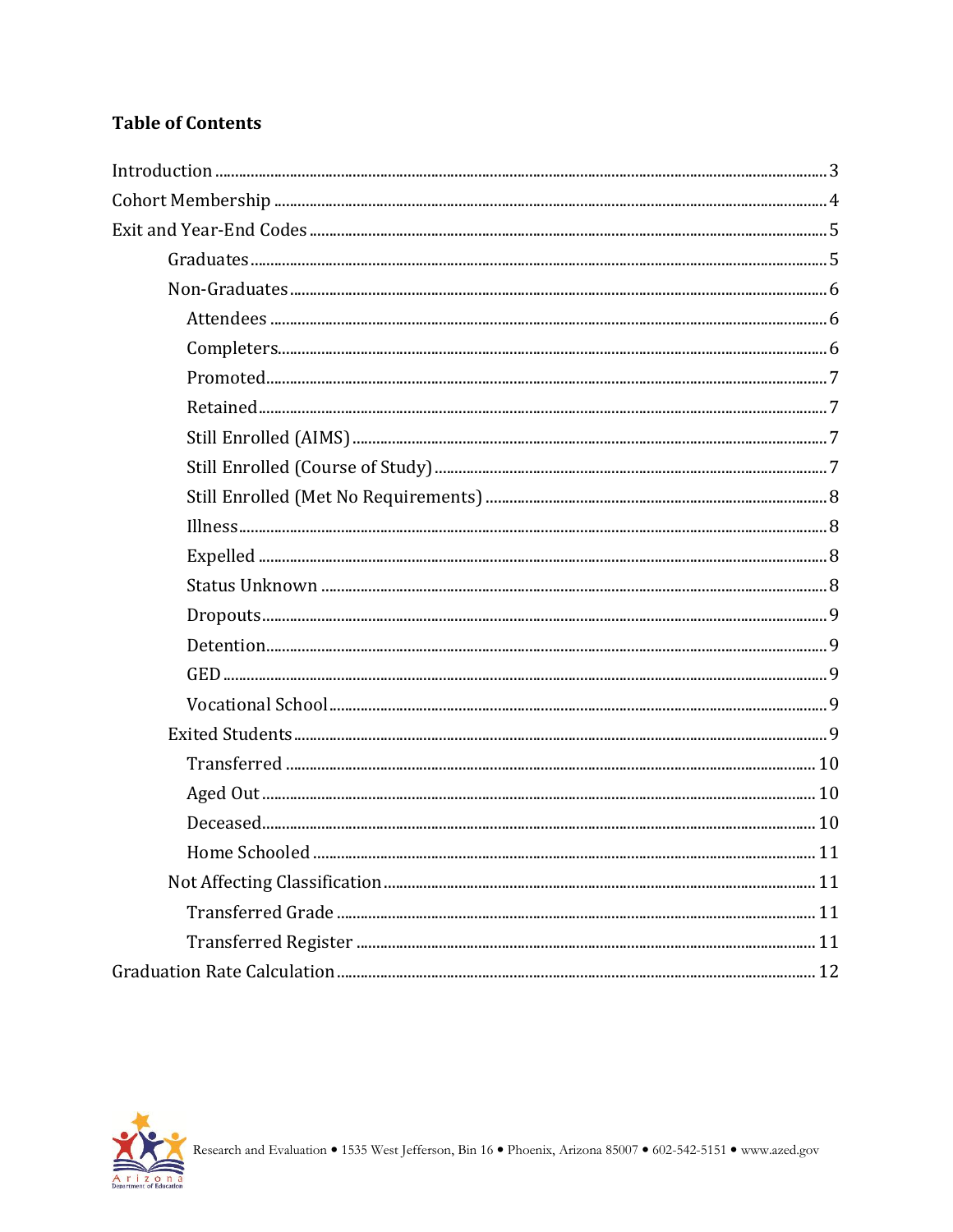## **Introduction**

The Arizona Department of Education (ADE) computes the four- and five-year graduation rate for every public high school in the state. The purpose of the graduation rate is to measure the success of Arizona high school students in earning a high school diploma. The graduation rate measures the percentage of students that graduate within four years; and those who take an extra year (within five years). Graduation rates are used in both Arizona's state accountability system (i.e., A-F Letter Grades) and the required federal reporting. The results are reported at the school, local education agencies (LEA), and state levels.

The method the Arizona Department of Education uses to calculate graduation rates conforms to the 2008 non-regulatory guidance issued by the U.S. Department of Education and to the National Governors Association Compact on State High School Graduation Data. The source of information for the calculation is the state's longitudinal data system, the Student Accountability Information System (SAIS). The ADE began using the SAIS with the cohort class of 2005. Prior to 2005, cohort information was submitted in the aggregate form by LEAs to the ADE. This document describes the graduation rate calculations.

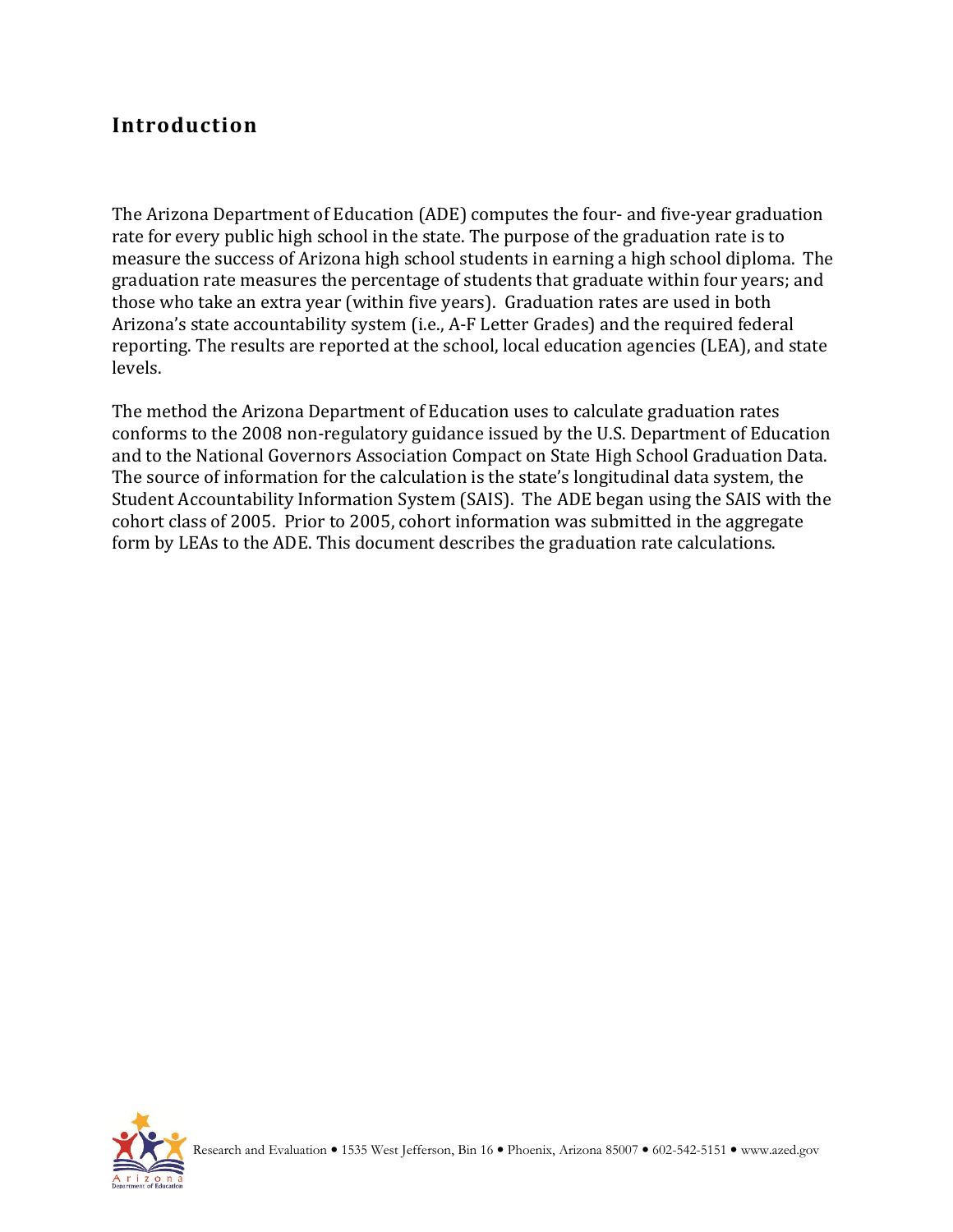# **Cohort Membership**

Membership in a cohort class is established at the time of the student's first enrollment in a high school grade in Arizona. It is computed on the typical four year expectation for graduation. The student's identity with the cohort class remains the same, regardless of transfers between schools, credits earned, time spent out of Arizona, time spent out of school, and the time necessary for the student to complete requirements for graduation.

For example, a student is considered a member of the 2012 cohort if:

The student enrolled in an Arizona pubic school in Grade 9 or Ungraded Secondary (US) for the first time in the 2008-2009 fiscal year.

The student enrolled in an Arizona pubic school in Grade 10 in the 2009-2010 fiscal year and had not previously enrolled in a high school grade.

The student enrolled in an Arizona pubic school in Grade 11 in the 2010-2011 fiscal year and had not previously enrolled in a high school grade.

The student enrolled in an Arizona pubic school in Grade 12 in the 2011-2012 fiscal year and had not previously enrolled in a high school grade.

A student's cohort is NOT established if the student is enrolled in both a high school and non-high school grade in the same fiscal year; however, once the cohort is set for a fouryear graduation expectation the cohort membership follows the students through the public school system until graduation is recorded.

Students are maintained in the cohort for their last high school of record unless they have transferred to another school granting a high school diploma, have left the public school system to be home schooled, or are deceased. Schools and LEAs are responsible for students in the non-graduate category even if the students were not enrolled in that school for their graduation year. The school and LEA that records the graduation exit code for a student is considered the last school of record regardless of whether it is the fourth or fifth year of high school for the student.

When calculating the graduation rates for subgroups, membership in a subgroup depends on the student's information at his last enrollment of record. For example, if a student is an English Language Learner in grade 9, exits the program as proficient then graduates from high school - that student will not be included in the graduation rate of the English Language Learner subgroup. If a student is an English Language Learner and drops out before graduating, then that student will be included in the graduation rate of the English Language Learner subgroup.

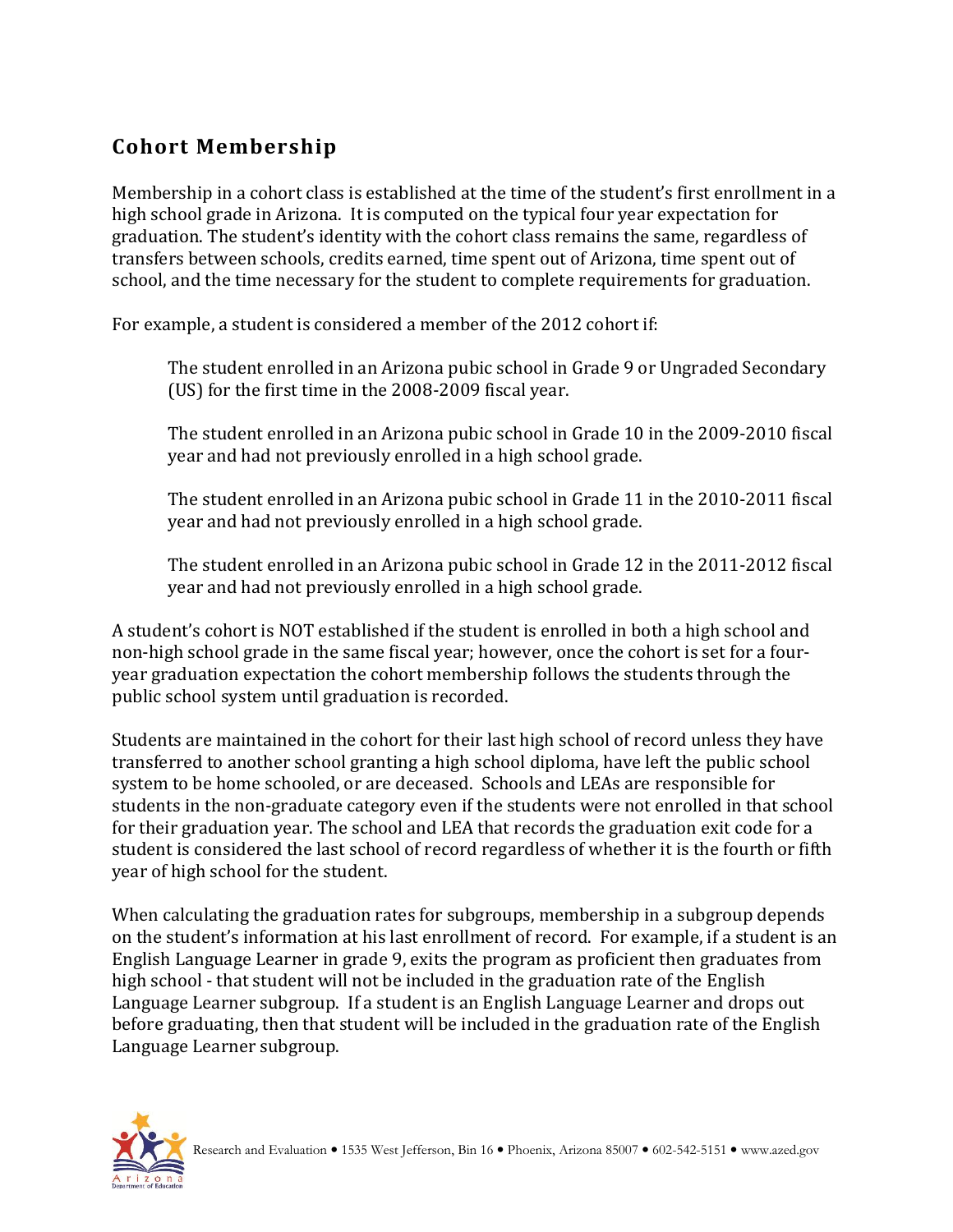## **Exit and Year-End Codes**

The student status used in the graduation rate calculations is based on the exit codes and year-end codes submitted to SAIS by schools and LEAs. It is the responsibility of schools and LEAs to make sure the data they submit are as accurate as possible.

Students within a cohort are assigned to one of three categories based on their last exit or year-end code in SAIS following the end of their cohort year.

- 1. Students who have graduated (graduates)
- 2. Students who remain in the cohort but have not graduated (non-graduates)
- 3. Students who have exited the cohort (exited students)

The exit and year-end codes for each of these categories are detailed in the next section. The codes used are consistent across both the four-year and five-year graduation rates.

Each student may only have one code per year. The following sections provide detailed descriptions of these codes.

### **Graduates**

Year-end: G Withdrawal: W7 Summer Withdrawal: S7

Graduates are students who have met one of the following requirements to receive a high school diploma:

Completed a course of study for high school, *and* Passed all three high school AIMS assessments (i.e., mathematics, reading, and writing) with or without augmentation

OR

Completed an Individual Education Plan (IEP), *and* Fulfilled the AIMS requirement specified in their IEP.

Students are considered as graduating on time for the four-year graduation rate if they graduate any time prior to September  $1<sup>st</sup>$  of the following school year. Students are considered as graduating on time for the five-year rate if they graduate by June 30th of the fiscal year following their cohort year. Participating in graduation ceremonies and other activities for seniors is a matter of LEA policy.

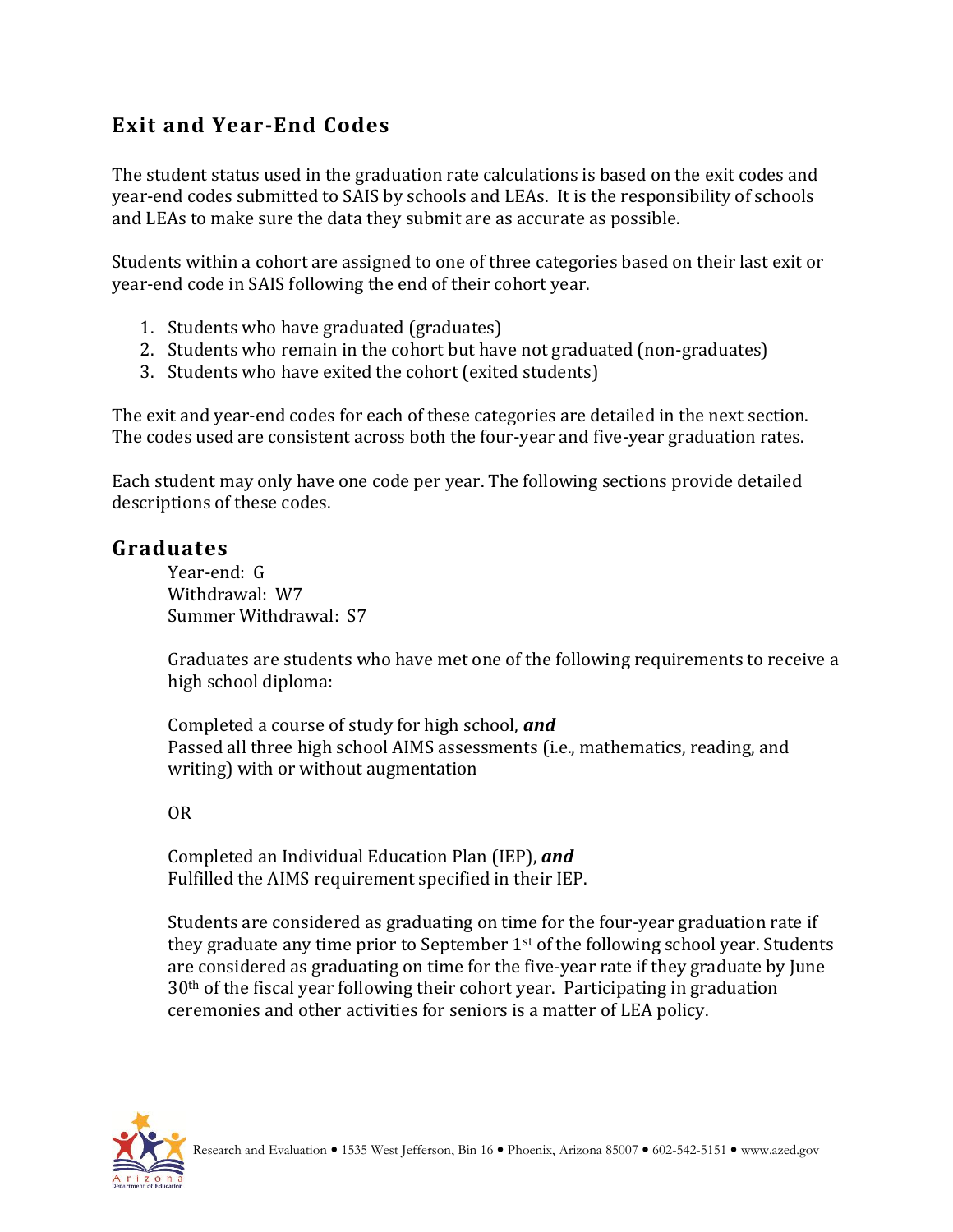## **Non-Graduates**

The following are the codes for students who are considered as non-graduates.

### **Attendees**

Year-end: A

Attendees are students who met one of the following requirements:

- Did NOT fulfill a course of study, whether or not they receive passing scores on all of the AIMS tests.
- Did NOT complete an Individual Education Plan (IEP), whether or not they fulfilled the AIMS requirement specified in their IEP.
- Turned 22 years of age.
- Attended school as a twelfth grade foreign exchange student (used only in grades 11 or 12)

Attendees have concluded their high school education and are NOT expected to reenroll. If a student has turned 22 years of age and is withdrawn with either a W6 or S6 code (i.e., Aged Out Withdrawn or Aged Out Summer Withdrawn), then they are considered to have exited the cohort.

### **Completers**

Year-end: C Withdrawal: W13 Summer withdrawal: S13

Completers are students who met one of the following requirements:

- Fulfilled a course of study but DID NOT receive passing scores on all of the AIMS tests, either with or without augmentation.
- Completed an Individual Education Plan (IEP) but DID NOT fulfill the AIMS requirement specified in their IEP.

OR

Completed a course of study at a Joint Technical Education District (JTED).

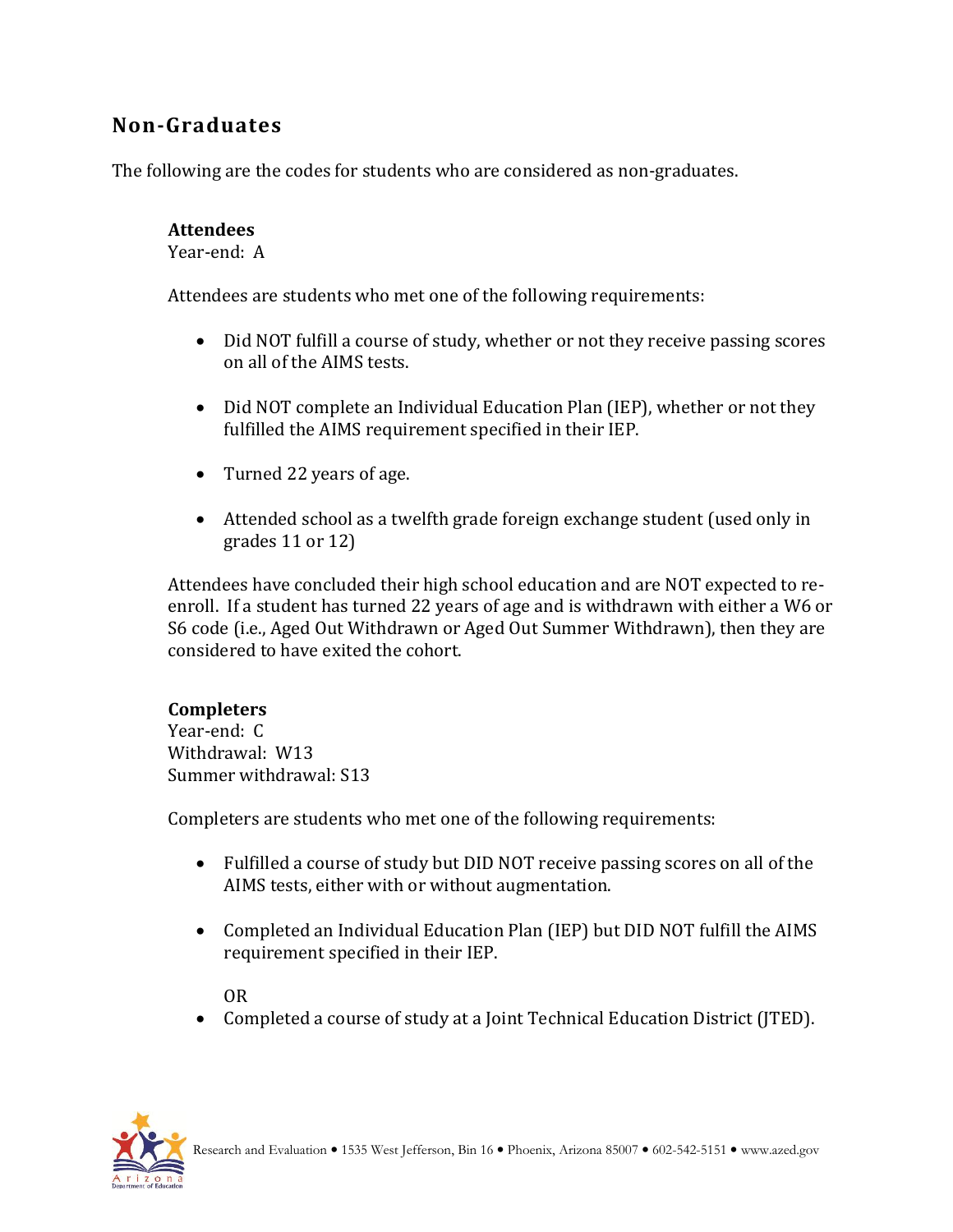Completers have concluded their high school education and are NOT expected to reenroll.

### **Promoted**

Year-end: P

This code is used for students who were promoted to the next grade (used in all grade levels except for grade 12).

### **Retained**

Year-end: R

This code is used for students who were retained in the same grade.

### **Still Enrolled (AIMS)**

Year-end: SA

Students still enrolled (AIMS) are students who will be enrolled for an additional year of high school to continue to pursue a diploma and meet one of the following requirements:

Fulfilled a course of study but DID NOT receive a passing score on one or more of the AIMS tests.

Completed a course of study but DID NOT fulfill the AIMS requirement specified in their IEP.

#### **Still Enrolled (Course of Study)** Year-end: SC

Students still enrolled (course of study) are students who will be enrolled for an additional year of high school to pursue a diploma and meet one of the following requirements:

DID NOT fulfill a course of study but DID receive passing scores on all of the AIMS tests.

DID NOT complete a course of study but DID fulfill the AIMS requirement specified in their IEP.

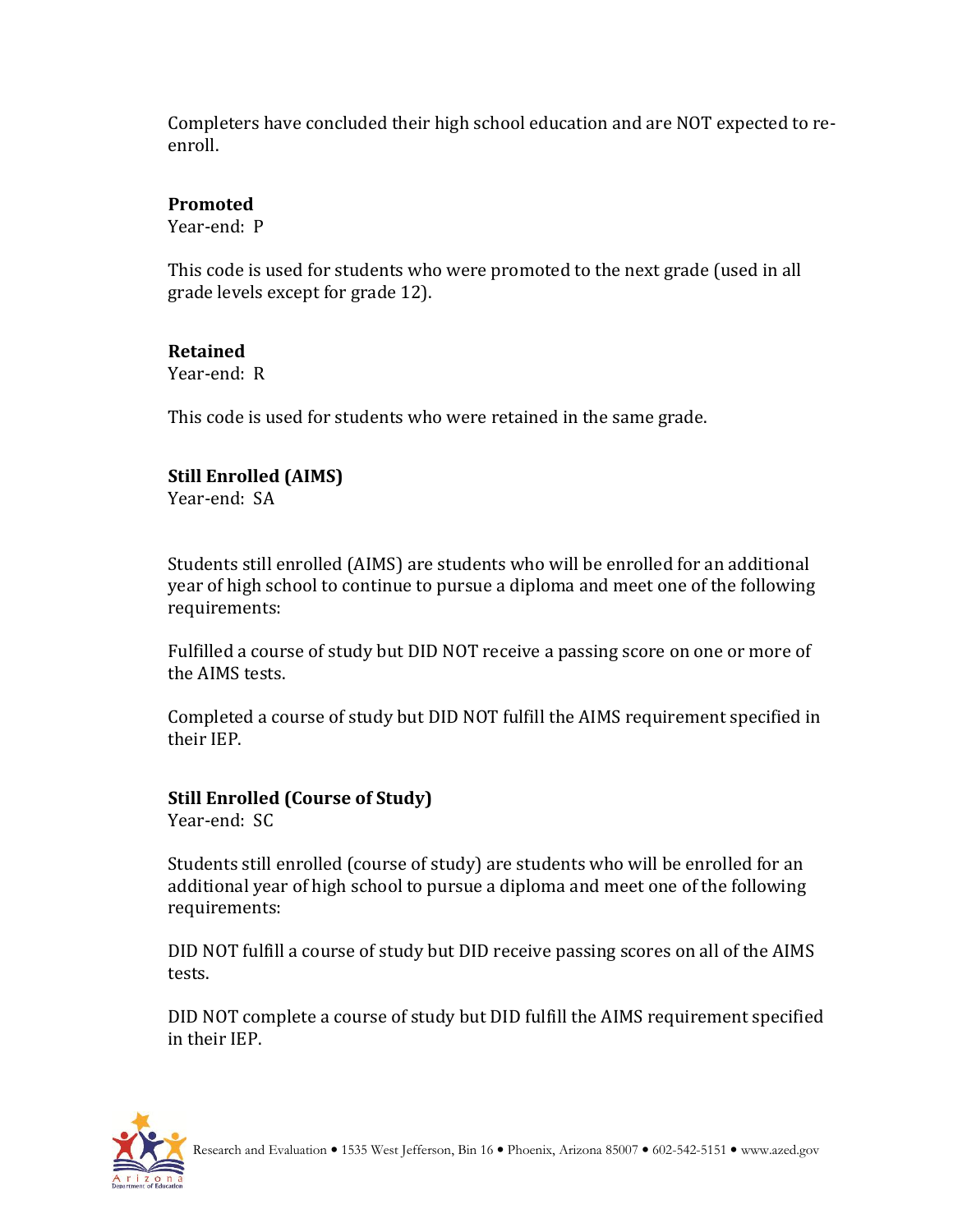#### **Still Enrolled (Met No Requirements)**

Year-end: SE

Students still enrolled (met no requirements) are students who will be enrolled in school for an additional year of high school to continue to pursue a diploma and meet one of the following requirements:

DID NOT fulfill a course of study and DID NOT receive a passing score on the AIMS test.

DID NOT complete a course of study and DID NOT fulfill the AIMS requirement specified in their IEP.

#### **Illness**

Withdrawal: W2 Summer withdrawal: S2

This code is used for students who withdraw due to chronic illness. (Withdrawal may not be required. Please refer to the LEA chronic illness policy.)

#### **Expelled**

Withdrawal: W3 Summer withdrawal: S3

This code is used to withdraw students for expulsion or long term suspension prior to the end of the school year or summer term. The student will not be returning to school.

### **Status Unknown**

Withdrawal: W4 Summer withdrawal: S4

Status unknown students are those students who have more than ten consecutive days of unexcused absences, and whose status is unknown to the school or LEA. Attempts should be made to find out what has happened to these students so that other more appropriate codes can be applied. Use the S4 code for students who were enrolled at the end of the prior school year but fail to show at any time during the next school year and whose status or location is unknown to the school or LEA. The effective date of withdrawal is the last day of actual attendance.

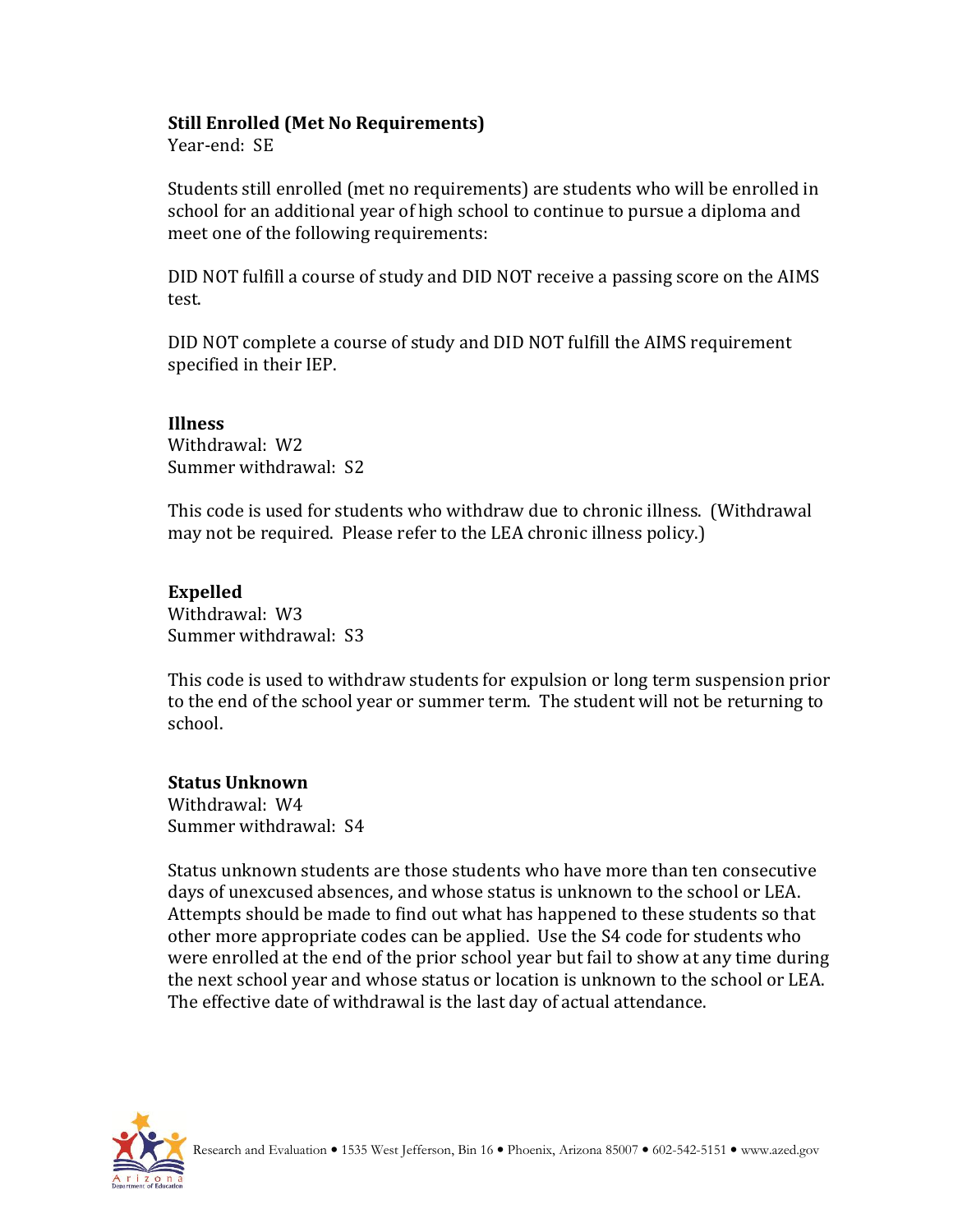#### **Dropouts**

Withdrawal: W5 Summer withdrawal: S5

Dropouts are students who leave school with the intention of NOT completing the necessary requirements for a high school diploma. The school has confirmed the dropout status by verbal notification or other acceptable method.

This code should be used for students who have intentionally dropped out of school, except for the following reasons:

- Chronic illness
- To receive a GED certificate
- Transfer to a juvenile correctional facility

**Detention** Withdrawal: W10 Summer withdrawal: S10

The detention code is used to withdraw students who have been transferred to a state detention or correctional facility where they are receiving educational services. Verbal notification from a responsible adult is sufficient to apply this code.

#### **GED**

Withdrawal: W11 Summer withdrawal: S11

General Educational Development (GED) students are students who withdraw from school expressly for the purpose of obtaining a GED. Students of high school age must withdraw to take the GED test. Verbal notification at the time of withdrawal is sufficient to apply these codes.

### **Vocational School**

Withdrawal: W12 Summer withdrawal: S12

This code is used for students who leave school to continue studies at a technical or vocational school. This includes ALL schools or educational programs that DO NOT meet Arizona requirements for obtaining a high school diploma. Verbal notification from a responsible adult is sufficient to apply these codes.

# **Exited Students**

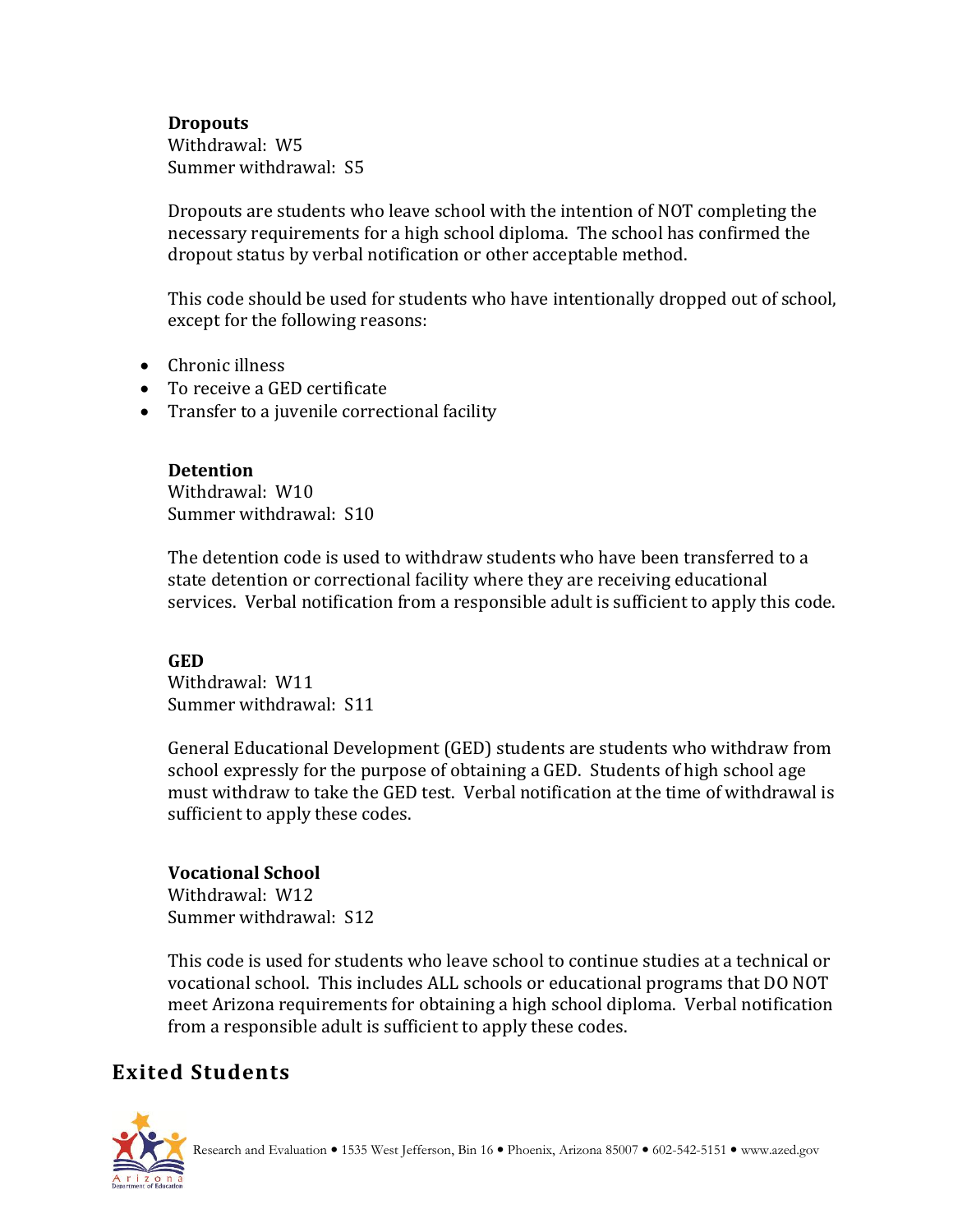The following are codes for students who are considered as exiting the cohort.

#### **Transferred**

Withdrawal: W1 Summer withdrawal: S1 (out of district) or S99 (within district)

This code is used for students who withdraw from one school to continue their studies in another school, public or private, which grants an accredited high school diploma. This code also applies to students who have been accepted into an early admission college program as long as they are attending college full-time and are working toward an Arizona high school diploma.

An Official Notice of Pupil Withdrawal Form must be completed for students who withdraw. To confirm that a student transferred out, a school or LEA must have "official written documentation" that a student has transferred to another school or to an educational program that culminates in the award of a regular high school diploma (34 C.F.R. §200.19(b)(1)(ii)(B)(*1*)). Examples of official written documentation include: a request for student records from a receiving public or private high school or an educational program that culminates in a regular high school diploma, or a written record of a response from an official in the receiving school or program acknowledging the student's enrollment. A conversation with a parent or neighbor, for instance, would not be considered official written documentation of a transfer (verbal notification IS NOT sufficient).

A school or LEA must have written confirmation that a student has emigrated to another country (34 C.F.R. §200.19(b)(1)(ii)(B)), but need not obtain official written documentation. For example, if a parent informs a school administrator that the family is leaving the country, the school administrator may document this conversation in writing and include it in the student's file.

#### **Aged Out** Withdrawal: W6 Summer withdrawal: S6

This code is used to withdraw students who are no longer of school age (22 years).

**Deceased** Withdrawal: W8 Summer withdrawal: S8

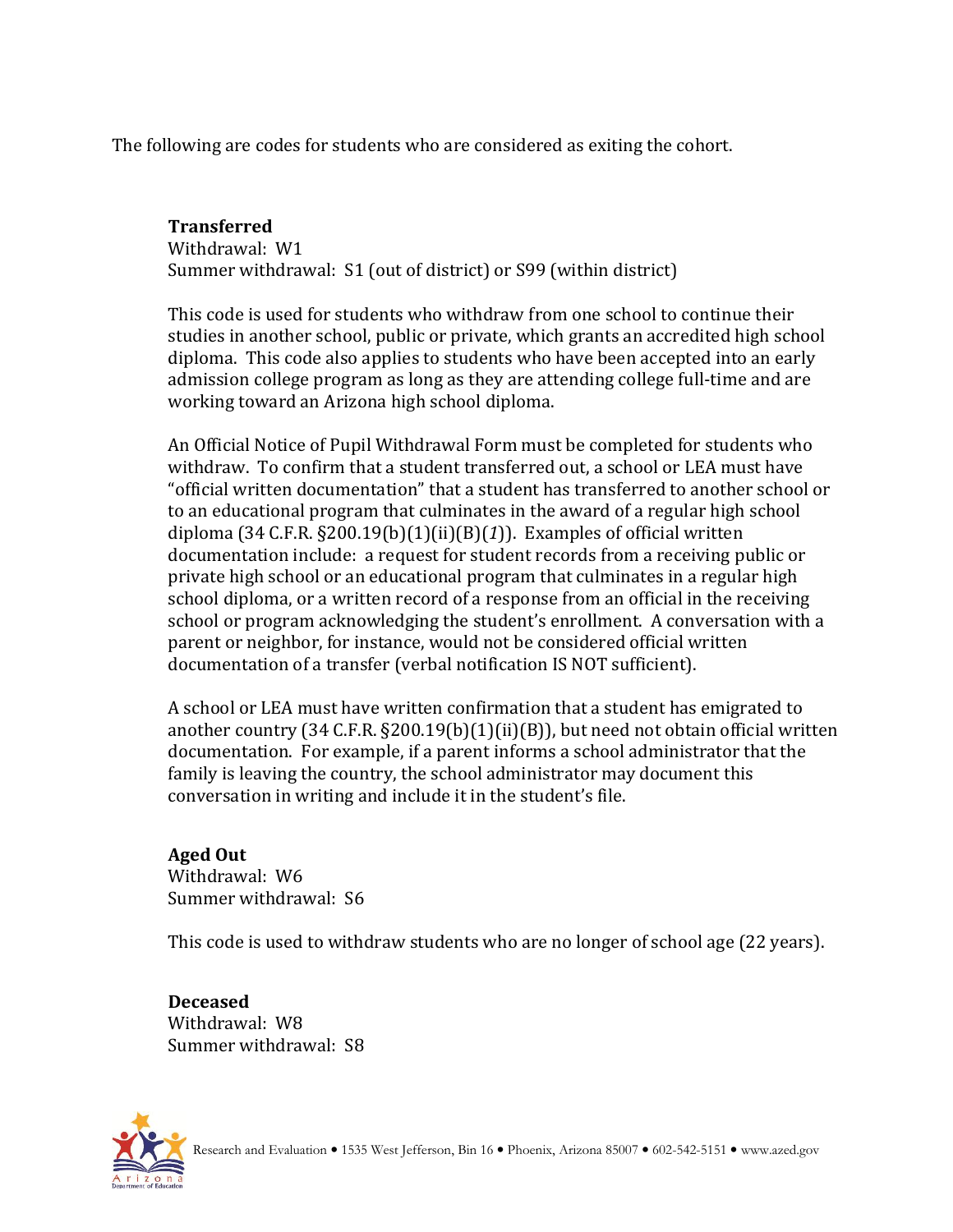This code is used to withdraw students who have died while enrolled in the school. A school or LEA must have written confirmation that a student is deceased to apply this code (34 C.F.R.  $\S 200.19(b)(1)(ii)(B)$ ). A letter from a parent or an obituary is sufficient documentation. Official written documentation of a student's death, such as a death certificate, is not necessary.

### **Home Schooled**

Withdrawal: W9 Summer withdrawal: S9

This code is used for students who withdraw to be taught at home. A.R.S. § 15- 802(B)(3) allows a student to be taught at home after certain requirements are met. The parent must file an affidavit with the county school superintendent that the child is attending a regularly organized private or home school. Official written documentation is required to apply this code. Documentation may include a letter of withdrawal or other written confirmation from the parent or guardian, or the affidavit filed with the county school superintendent.

## **Not Affecting Classification**

There are two exit codes for students who transfer within programs (e.g., grades) within their school. Since these codes are to be used in concert with enrollment codes to indicate enrollment into the new program within the school, the following codes are NOT used to determine the classification status of the student:

## **Transferred Grade**

Withdrawal: WT

This code is used to transfer students to another grade within the school. If a student is promoted or demoted to another grade within the same school, use the WT withdrawal code to withdraw the student from the grade he or she was enrolled in. Please note that this code does not change the student's cohort.

### **Transferred Register**

Withdrawal: WR

This code is used to transfer students to another register within the same grade and school.